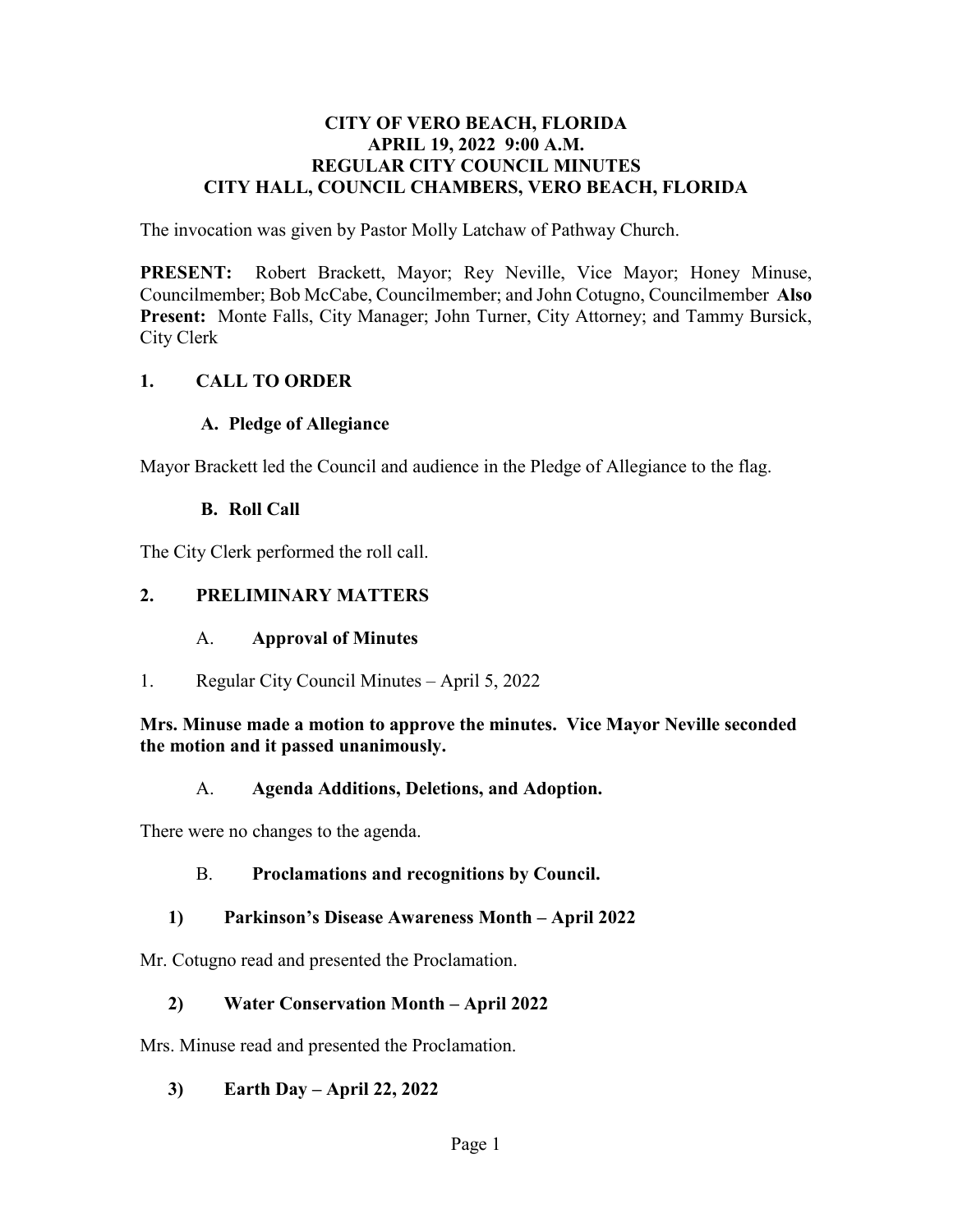Mr. McCabe read and presented the Proclamation.

#### **4) Equal Pay Day – April 12, 2022**

Vice Mayor Neville read and presented the Proclamation.

#### **5) Mr. Robert "Graham" Rice Day**

Vice Mayor Neville read the Certificate, which will be given to Mr. Graham Rice.

#### **3. CONSENT AGENDA** (include amount of expense)

Mrs. Minuse pulled item 3-A) off of the consent agenda.

#### **A) Ratification of the 2021-2024 IUPA & Lt's Rank & File Contract**

 Mrs. Minuse was not happy with the way these contracts went. She said there is money in the Legislation going to counties and not to cities. She said that salaries will need to be discussed at budget time.

 **Vice Mayor Neville made a motion to adopt the ratification of the 2021-2024 IUPA & Lt's Rank and File contract. Mr. Cotugno seconded the motion and it passed unanimously.** 

- **B) FDOT Streetlight Maintenance Agreement**
- **C) Engineering Work Change Directive to Contract 72-2020 A.C. Schultes of Florida, Inc.**
- **D) Ranger Final Payment and Retainage for Contract 106-2021 (\$[354,846.16](https://354,846.16))**
- **E) Final Change Order #2 (Reduction) for Ranger Construction Contract 106- 2021 for Construct Ramp Phase II Construct Hangar Apron – ([\\$77,534.44](https://77,534.44))**

#### **Vice Mayor Neville made a motion to approve items 3-B) through 3-E). Mr. McCabe seconded the motion.**

 City of Vero Beach. There are some street lights that need to be repaired in his Mr. Ken Daige referred to item 3-B) where street lighting maintenance was being approved. He wanted to know who had the responsibility of maintaining the street lights in neighborhoods and Parks. Is it the Florida Department of Transportation (FDOT) or the neighborhood and he does not know who to call. Also, if a light pole gets knocked down who is responsible for putting it back up.

Mr. Monte Falls, City Manager, told the public that any time they have questions about lighting to call the Public Works Department and they can answer their questions.

#### **The motion passed unanimously.**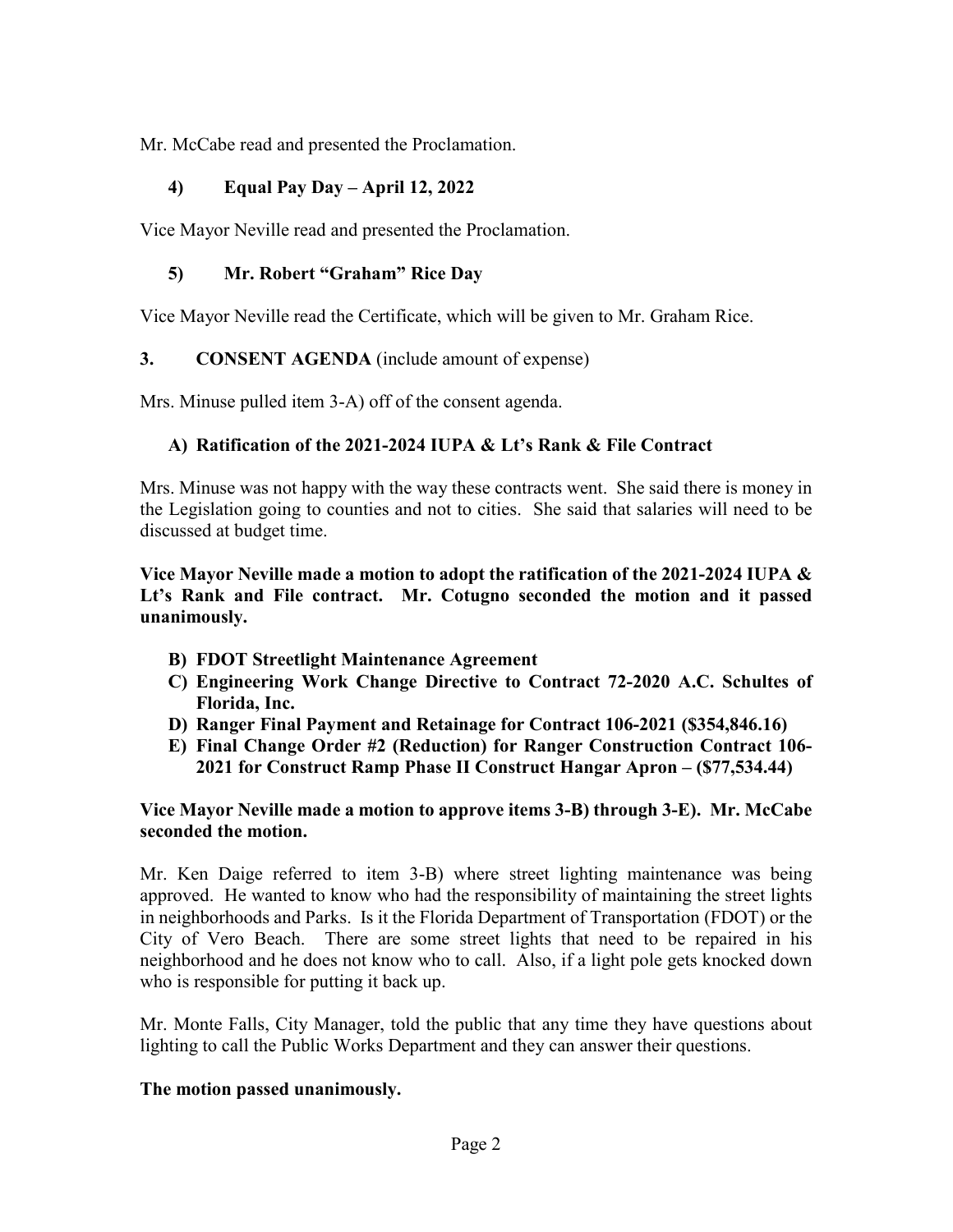#### **4. PUBLIC HEARINGS**

#### **A) ORDINANCES**

 **Industrial, and Airport Light Industrial Zoning Districts; Amending Providing for Correction of Scrivener's Errors; and Providing for an 1) An Ordinance of the City of Vero Beach, Florida, Amending the Land Development Regulations by Amending Chapter 62, Article III, Commercial Districts, Chapter 62, Article IV, Industrial District, and Article VII, Airport Master Plan Land Use Zones, to add Motor Vehicle Servicing, Car Wash to the list of Permitted Uses in the C-1, Commercial District with use conditions and revise Vehicular Uses in the Commercial, Chapter 60 (Appendix. Definitions) to add Motor Vehicle Use Definitions; Providing for Codification; Providing for Conflict and Severability; Effective Date. – Requested by the Planning and Development Director** 

The City Clerk read the Ordinance by title only.

 Mr. Jason Jeffries, Planning & Development Director, reported that a text amendment to Chapter 62, Article II, Commercial Districts, to add motor vehicle servicing, car wash as a permitted use in the C-1, Commercial District, and a text amendment to Chapter 60 to add Comprehensive Plan requirements. He recommended approval of the text amendment. a definition for motor vehicle servicing, car wash is being asked for. The purpose of the text amendment is to allow full service or express car washes in the C-1), Commercial District, with use conditions to ensure compatibility with the overall appearance, character, mix of uses, and development quality in the U.S. Highway 1 corridor. The Planning and Zoning Board held a public hearing on March 17, 2022 and voted 3-0 to approve the Ordinance as long as there was clarification regarding the car wash use condition. This is the first of two (2) public hearings. The second public hearing will be held on May 5, 2022 at 5:30 p.m. as required by State Statutes. This is consistent with the Code and meets the

 on that piece of property. He wondered if they could do something to mitigate this. If Vice Mayor Neville was disappointed that a storage unit would be built on the vacant lot across from the Police Station. He had hoped that there would have been retail uses go in nothing else he wanted the public to be aware of what is being proposed to go in there.

Mr. Jeffries commented that the other C-1 zoning is primarily in the Miracle Mile area. There are standards used that they are trying to achieve in the MM zoning. He will continue to work on this.

 all their hard work in getting this Ordinance put together. He said they did an excellent job. He also commended the Planning and Zoning Board and the questions that they asked. The car wash will be limited to the area of US 1 and 90% reuse water will be used. He Mr. Pete Sweeney, on behalf of VYBE Acquisitions, commended Mr. Jeffries and staff on commented that no one would want to see this car wash in a residential neighborhood.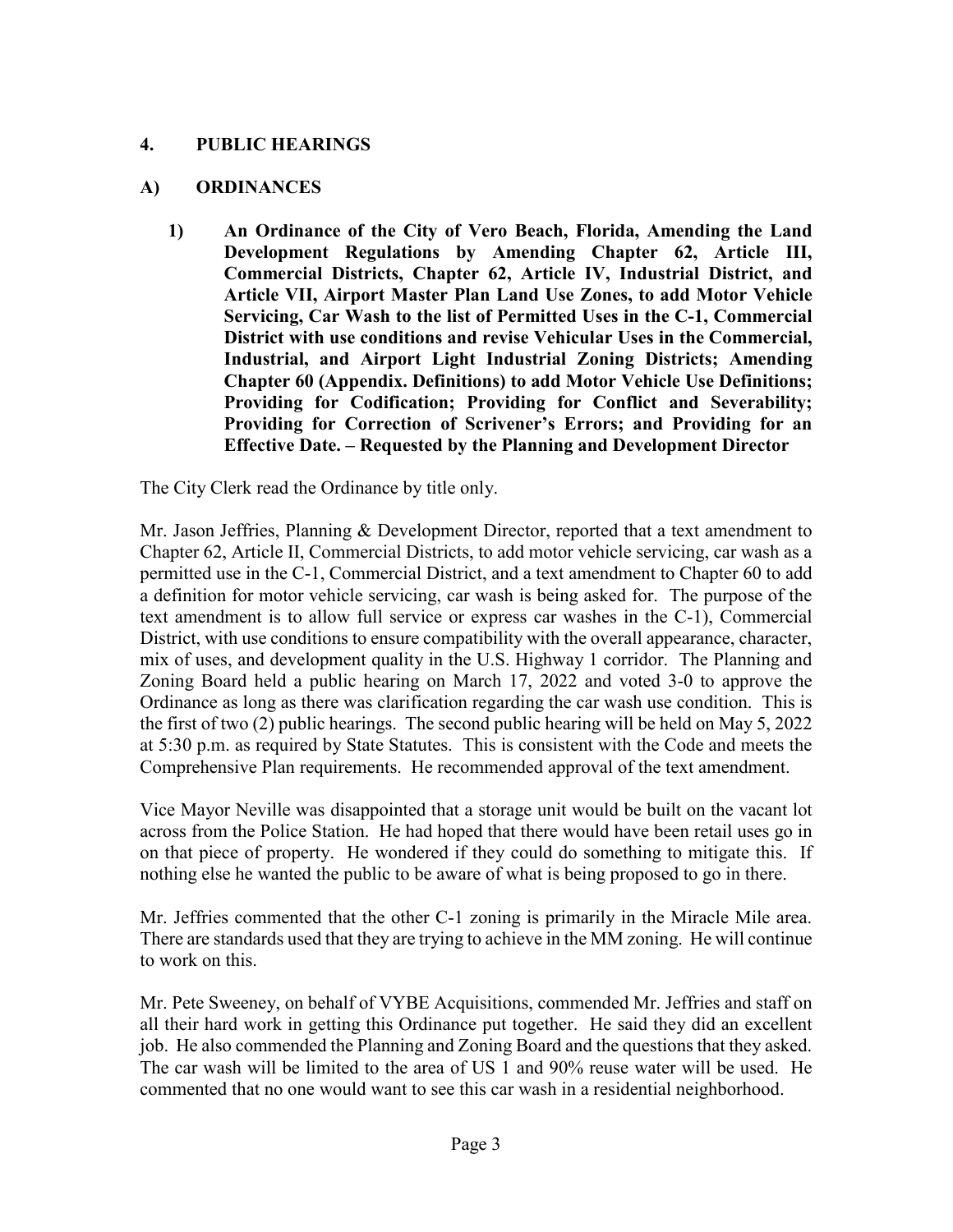Mayor Brackett opened and closed the public hearing at 9:38 a.m., with no one else wishing be heard.

 **Minuse yes, Vice Mayor Neville yes, and Mayor Brackett yes. B) RESOLUTIONS Mr. Cotugno made a motion to approve the Ordinance. Vice Mayor Neville seconded the motion and it passed 5-0 with Mr. Cotugno voting yes, Mr. McCabe yes, Mrs.** 

 **Authorizing the City to enter into an Amendment to the Public 1) A Resolution of the City Council of the City of Vero Beach, Florida, Transportation Grant Agreement with the Florida Department of Transportation for a Project entitled "Rehabilitate Southwest Apron" (FDOT #433545-1-94-01); Providing for an Effective Date. – Requested by the Airport Director** 

The City Clerk read the Resolution by title only.

 used by Skyborne Airline Academy. When this project was initially approved there was a assigned their lease to Skyborne Airline they were told that they are unable to commit to a Mr. Falls reported that this agreement was previously reviewed and approved by City Council on May 19, 2020. The intent for the project was to rehabilitate the apron currently possibility of FlightSafety paying the local portion of this grant match. Then when they local match at this time, but might be able to do it in the future. He recommended approval of the Resolution. The design project is being funded at 80% and 20% by Airport matching funds.

Mayor Brackett opened and closed the public hearing at 9:41 a.m., with no one else wishing to be heard.

**Mrs. Minuse made a motion to approve the Resolution. Mr. McCabe seconded the motion and it passed 5-0 with Mr. Cotugno voting yes, Mr. McCabe yes, Mrs. Minuse yes, Vice Mayor Neville yes and Mayor Brackett yes.** 

**5. PUBLIC COMMENT** (3-minute time limit)

is not wise and wanted to express what this will do to the Marina. Mr. Gary Froonjan spoke on the importance of knowing what they are doing at the Marina

 Economic Development Zone Committee (EDZC) meetings and she read an excerpt from Mrs. Linda Hillman commented that she has been researching the minutes from the the minutes. It was a conversation about the twin pairs. She doesn't see many people coming before this Council to talk about the twin pairs. For this City to donate \$1 million for the Jimmy Graves project and then they say they have no money for the taxpayers there were some concerns. She wants to know what happened to the study.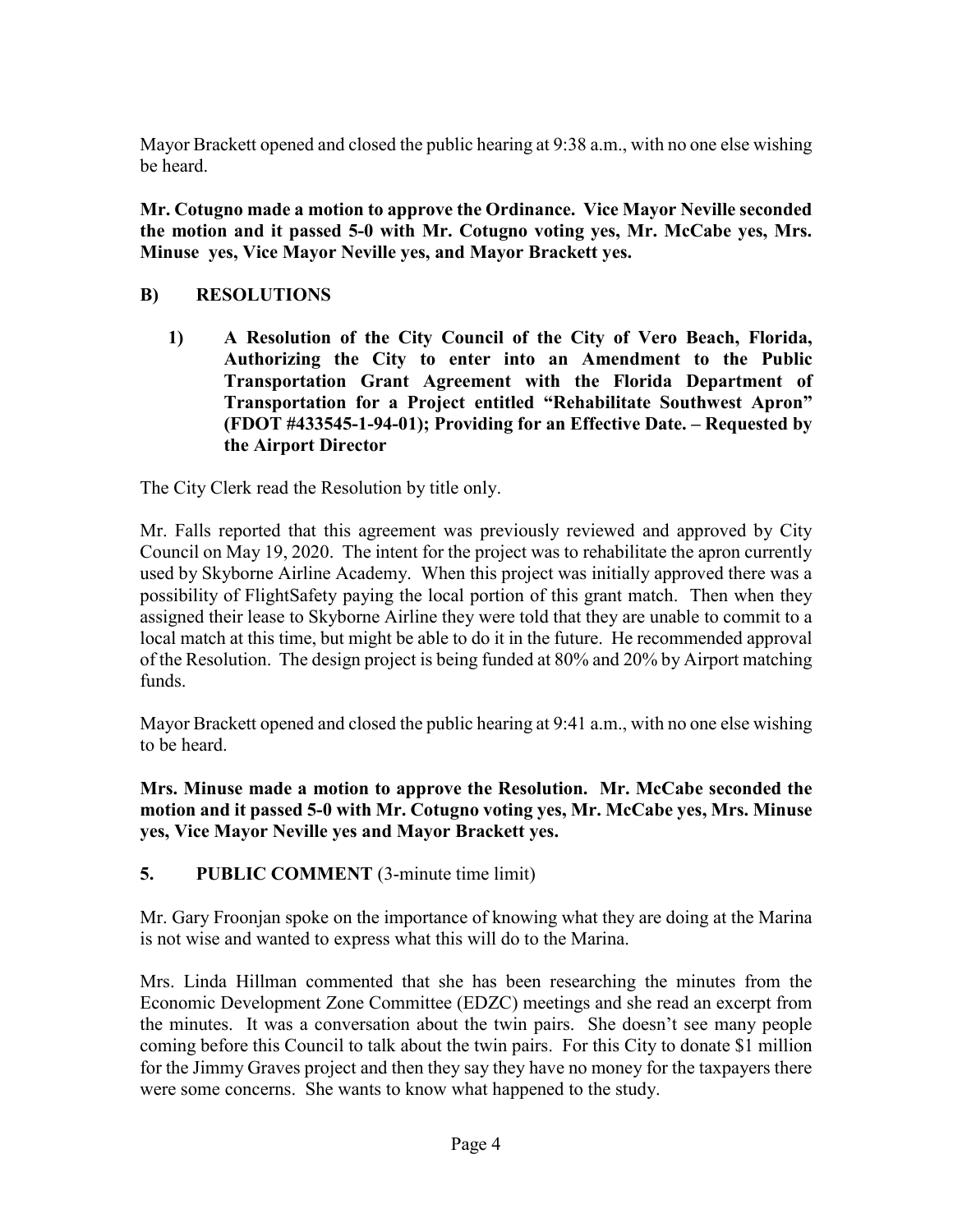Mrs. Minuse commented that they are dealing with FDOT.

Mrs. Minuse commented that they are dealing with FDOT.<br>Mr. Falls hoped that FDOT will have completed the traffic study by late May and then he will bring it to Council. He went over some of the things that will be outlined in the study.

will bring it to Council. He went over some of the things that will be outlined in the study.<br>Mrs. Hillman requested a copy of a letter brought up by Mr. Matt Mitts at the February EDZC meeting. Mrs. Bursick told Mrs. Hillman that she would provide a copy of the letter to her.

 Mr. Joe Coakly, Vice President of MainStreet read a prepared statement. He asked the City for their help in funding for some of these projects mentioned in the letter.

 Vice Mayor Neville felt that the restriping of those roads (twin pairs) would help. They need to come up with a grand plan as to what they want. This is their downtown. Council needs people to come forward to put pressure on them. He encouraged the public to keep coming forward with their ideas.

 Mayor Brackett mentioned how busy downtown is. He said that is one (1) of the reasons they don't get a lot of complaints. He gives credit to the City and MainStreet for all of their hard work. He said that this City Council has funded MainStreet for many years and will continue to do that.

 Mr. Coakly said that the business people downtown are calling him along with MainStreet with their complaints.

 Mrs. Elaine Jones, President of MainStreet, would like to ask Council's support in their efforts with the many projects that there are. They want to be strong, but it is getting harder they have given. with the costs and restrictions put upon them. She thanked Council for the support that

 Ms. Mandy Roller stated that she was staying at the Marina and it was very important that they do everything they can do to protect the environment. She questioned what would happen if they started dredging the Marina. She agrees with tidying up and repairing some of the docks at the Marina that need to be replaced.

 May 5, 2022 workshop. Mr. Falls answered that they would. There was a question asked if the consultant will give a presentation on the seagrass at the

Mrs. Karen Marcil read a prepared letter. She was not in favor of the Marina expansion.

 the plans for the Marina. Mayor Brackett made it clear that they have not discussed spending \$30,000 million for

Mrs. Minuse encouraged the public to attend the Neighborhood workshop on May 5th. She felt that a lot of misconceptions would be cleared up at that meeting.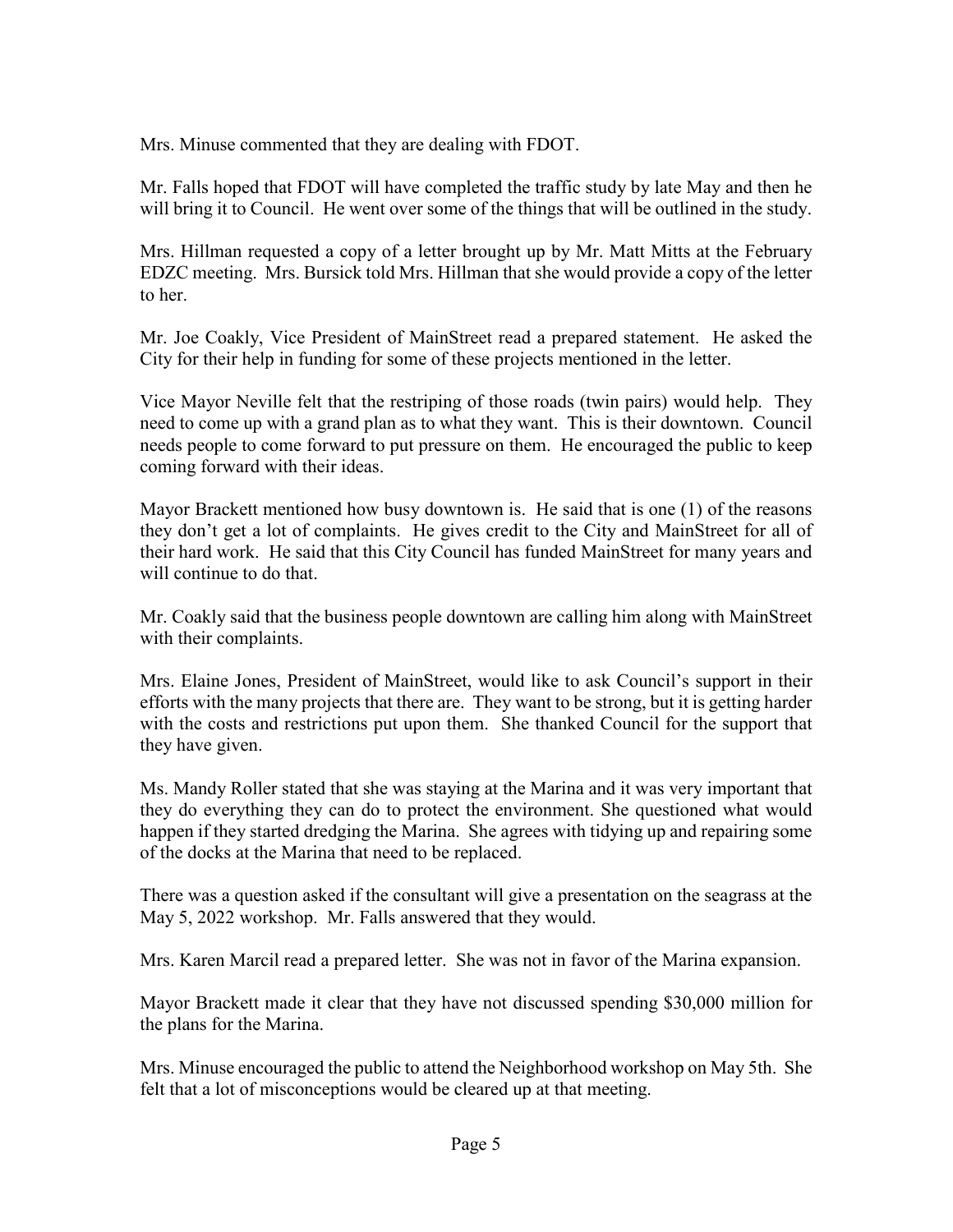Mayor Brackett reported that the May 5<sup>th</sup> Neighborhood Workshop would begin at 6:00 p.m.

 She was not in favor of this big building that is not in the master plan. She loves the Marina about the impact their decision is going to have in this community. Mrs. Leslie Tilley commented that she was here to support sustainable practices. What was first discussed as new plans for the Marina is different than what is being planned now. and wants to see the Marina renovated. They are coming together as a community and trying to educate the public on what is going on at the Marina. She asked Council to think

 Ms. Ruth Stevens said that she has taken advantage of the tennis programs offered at Riverside Park for many years. The programs offered at Riverside Park are fun and well run and very inclusive. She said please don't privatize public recreation.

 Mrs. Linda Moore was in support of MainStreet and the comments made today by the representatives. She agreed that they are very busy downtown and it is not likely to have restaurant owners coming to their meetings at 9:00 a.m. to talk to them. She said that the lighting downtown has been talked about for over two (2) years and it is time that something gets done.

 Ms. Florence Ann Roberts felt compelled to speak today as she lives on the Lagoon. She looked at the survey that was done in 2019 and spotted places of seagrass and said shouldn't they be building that up and spreading seagrass and not bringing in bigger boats.

 are giving to the school system when there are things around the City that need to be done. He said at this time Edgewood subdivision has a number of code issues and infrastructure because they have to give their name. He brought up the lighting issue and said that it has Mr. Ken Daige listened to all the public input and said that it was mostly City residents speaking today. He thanked everyone for speaking up and they need to keep speaking up as different issues come up. He told Council that people are questioning the gift that they needs that have not been addressed. People are afraid to call in and make code complaints been talked about for many years and there is a great push to get lighting on 14<sup>th</sup> Avenue. He said that they need to take care of their neighborhoods and there are needs that have not been addressed.

 Mr. Roger Marcil homeowner near the Marina since 1988 said that he really likes his neighborhood. He knows they have been working on this project for a long time and now they are getting input from the voters and people living around the Marina. He doesn't impact there will be in the area if the expansion of the boat storage occurs. There are a lot believe that there has been a traffic study done in this area. He is concerned about the of people not excited about this project.

Mr. Joseph Guffanti commented that he had to call Animal Control to come to his house and the person that came was very helpful. He said that the City has an excellent employee (Animal Control officer) working for them.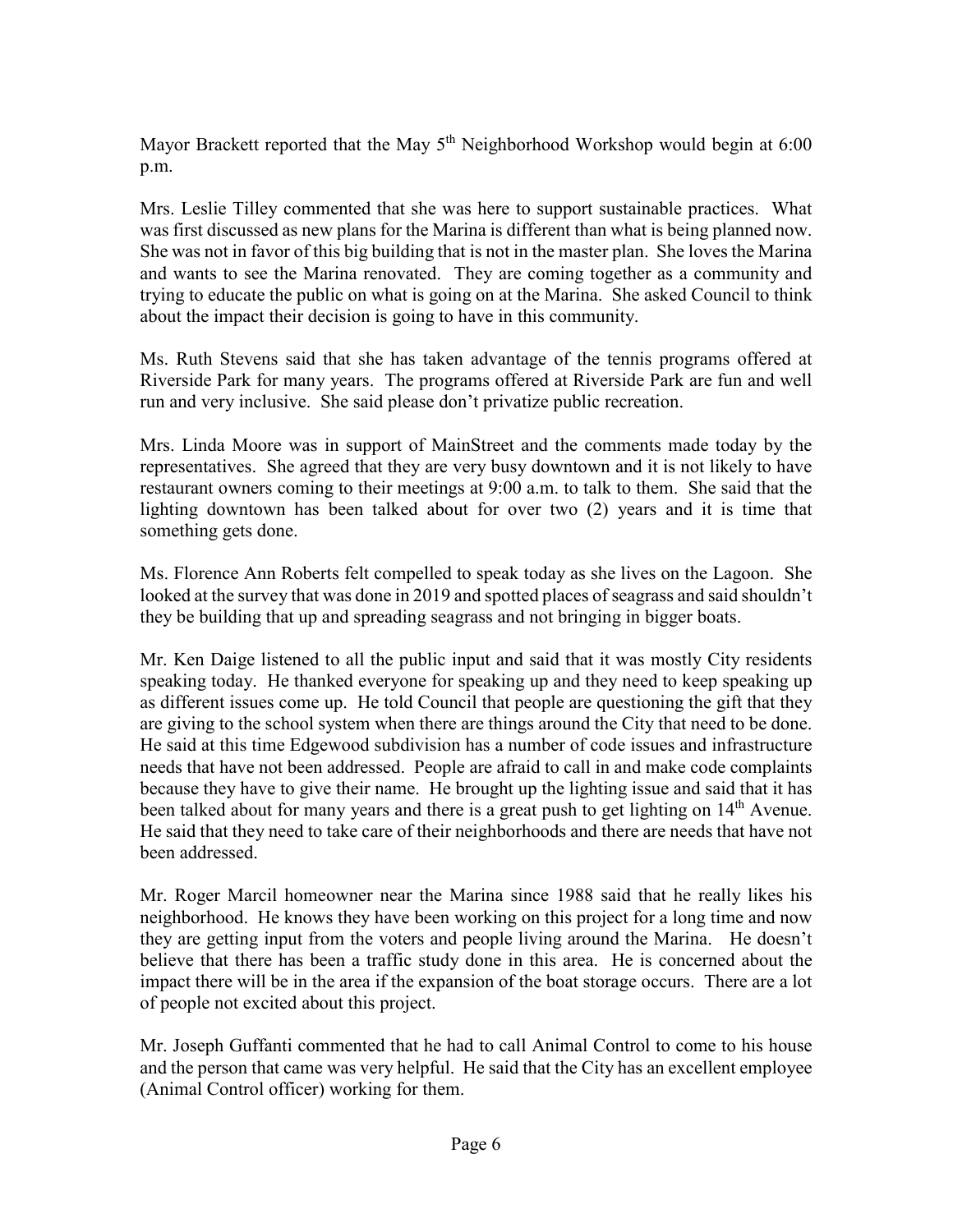bring in a lot of people and she doesn't think the Marina needs that. The City owns the Ms. Ross Allen asked what criteria has been established for this Marina project. Another question she had was is the City Council interested in making the Marina a destination to Three Corners property and she proposed having the boat storage shed go on that piece of property. She said what they are proposing at the Marina is not appropriate.

 approved yet. He said everything has to go through the process. It is a 25 to 30 year out Mayor Brackett explained the criteria for this plan is a general plan and nothing has been plan and he doesn't think anyone on this Council has ever referred to this as a destination place.

#### **6. CITY COUNCIL MATTERS**

#### **A) NEW BUSINESS**

#### **1) Discussion of WWII Tribute for Veterans Memorial Island Sanctuary – Requested by John Michael Mathews**

 Advisory Committee, reported to Council that the Committee voted to approve the idea of having a WWII monument and stage on the Island. Mr. John Michael Mathews, Chairman of the Veterans Memorial Island Sanctuary

 Mr. Carroll Oates, Military Officers Association, explained they are here to help with this project. He wanted to let the public know who they are and went over what they do. He said that they are taking the lead on this project because that is what they do, which is lead.

Mrs. Barbara Ruddy commented that last August she presented two (2) checks in honor of her father and was told that the money would go towards the WWII monument. She is now helping raise additional funds for the project.

Mr. Scott Johnson, Architect, gave a Power Point presentation (attached to the original minutes) outlining the tribute to World War II.

 Vice Mayor Neville commented how beautiful this is and thanked everyone involved for putting so much effort into this.

 Mr. Tony Young stated that none of this would have happened without the support of City staff. He feels the community will support this. He introduced Mr. Robert Paugh from noted there will be a booth at the Air Show as their kickoff to raise the funds necessary to build this monument. Bill Bryant and Associates, who will be handling the construction part of the project. He

 Mr. Carroll Oates said that the goal range to raise for this project is between \$300,000 to \$400,000. All the money for the project will come from donations and it will not cost the City any money.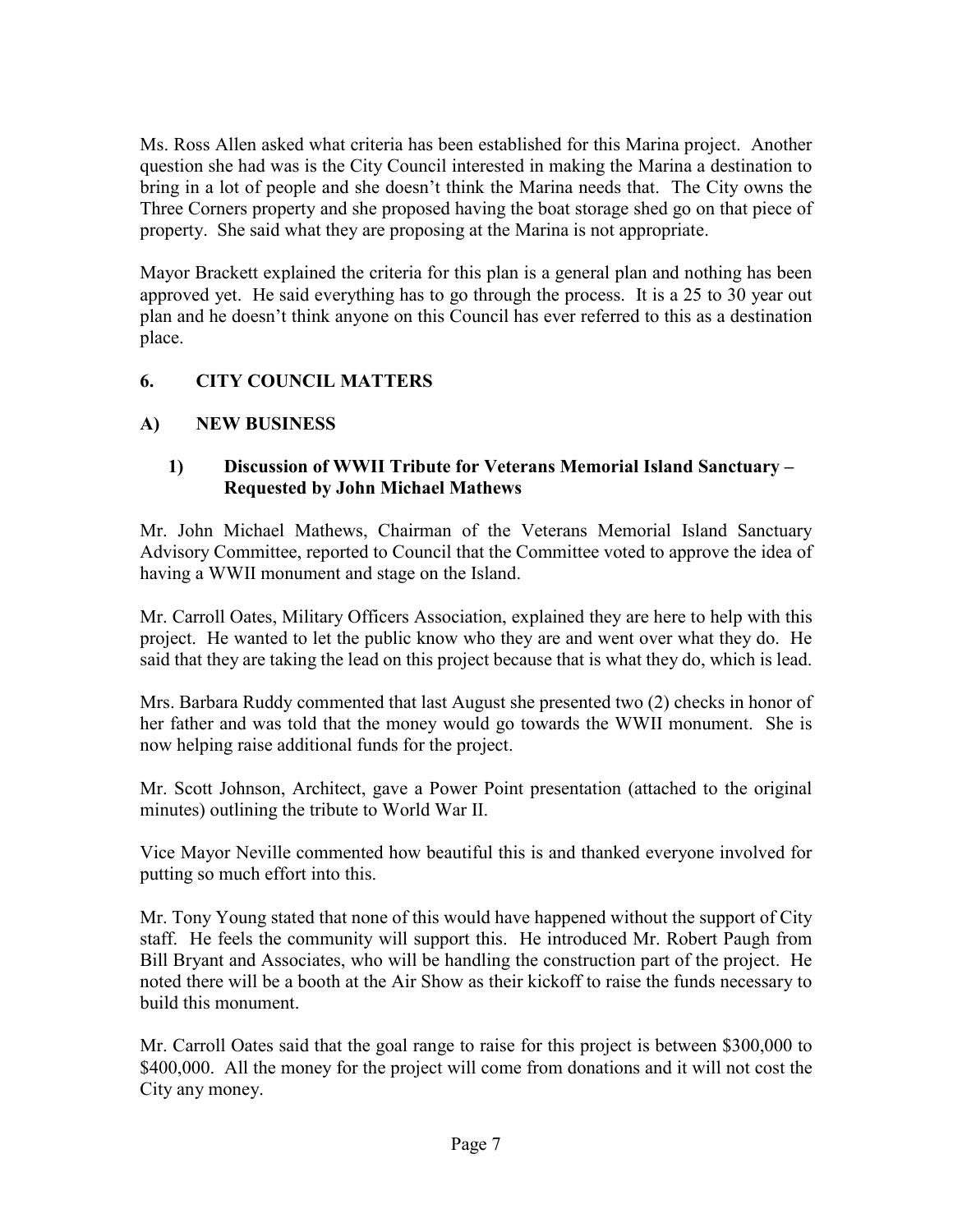#### **2) Recreation Commission, Request for Criteria for Proposals – Requested by Brooke Steinkamp, Chair of the Recreation Commission**

 some proposals are not well received by the public. Some of the things are facility and Because of these issues the Commission discussed having some guidelines set for recreation sites. The City's Comprehensive Plan also states that the City should avoid and are adequately meeting the diverse needs of the population. Suggested guidelines for considerations for such partnerships between the Recreation Department and private or of the City. The Comprehensive Plan lists a number of things that the City can do and residents, as well as to the City while seeking more guidance from City Council. The Recreation Commission has come to discover that non-profit organizations provide is efficient and economical as stated in the Comprehensive Plan. These guidelines are in She requested that the City complete an annual review for financial transparency from the guidelines with the goal of partnering with entities who can assist the City and improve the Mrs. Brooke Steinkamp, Recreation Commission Chairman, went over the Recreation Commission's mission statement. She said in reviewing proposals from various private and non-profit organizations the Commission has identified a reoccurring issue and that is spaces to operate private programs and closing the facility to the general public or someone seeking to use the facilities for programs to compete with the private sector or the proposals impacting the surrounding community in a less than desirable way to the residents. determining which proposals they would or would not approve. The Commission said that these guidelines are in line with the Comprehensive Plan and provide access to public duplicating recreation services provided by the private sector that are available to the public considering these proposals should provide the Commission with a set of tools and non-profit organizations. This will provide more clarity on why the City or City Council is seeking to partner with non-profits and private entities with recreational needs to the community. The Recreation Commission has suggested a set of guidelines for reviewing proposals. These guidelines will help the Commission in determining what proposals may or may not be suitable for the City of Vero Beach for various reasons and would provide the Recreation Commission with considerations in choosing the very best proposals for serving the City's recreation needs. The Commission has determined that its proposed guidelines are in line with the City's Comprehensive Plan for the taxpayers and residents these added guidelines will help with proposals that come before the Commission and are a good fit for the community so that non-profit organizations can be beneficial to the services to the community, but may not be providing recreation services to the manner that reference to the space and the proposal results in a net benefit and not to the space itself. organizations using their property and determine if the City will receive any net benefits to attract future residents to Vero Beach. She said if a proposal can check all of these boxes then the proposal is a good fit and aligns with the Comprehensive Plan. These guidelines will hopefully provide some clarity to those who bring proposals before the Recreation Commission. The Recreation Commission asks for City Council's approval of these quality of life for all residents.

Mr. Leonard Markir, Vice Chairman of the Recreation Commission member, stated that Mrs. Steinkamp summarized clearly what it is they are trying to do. He added that this is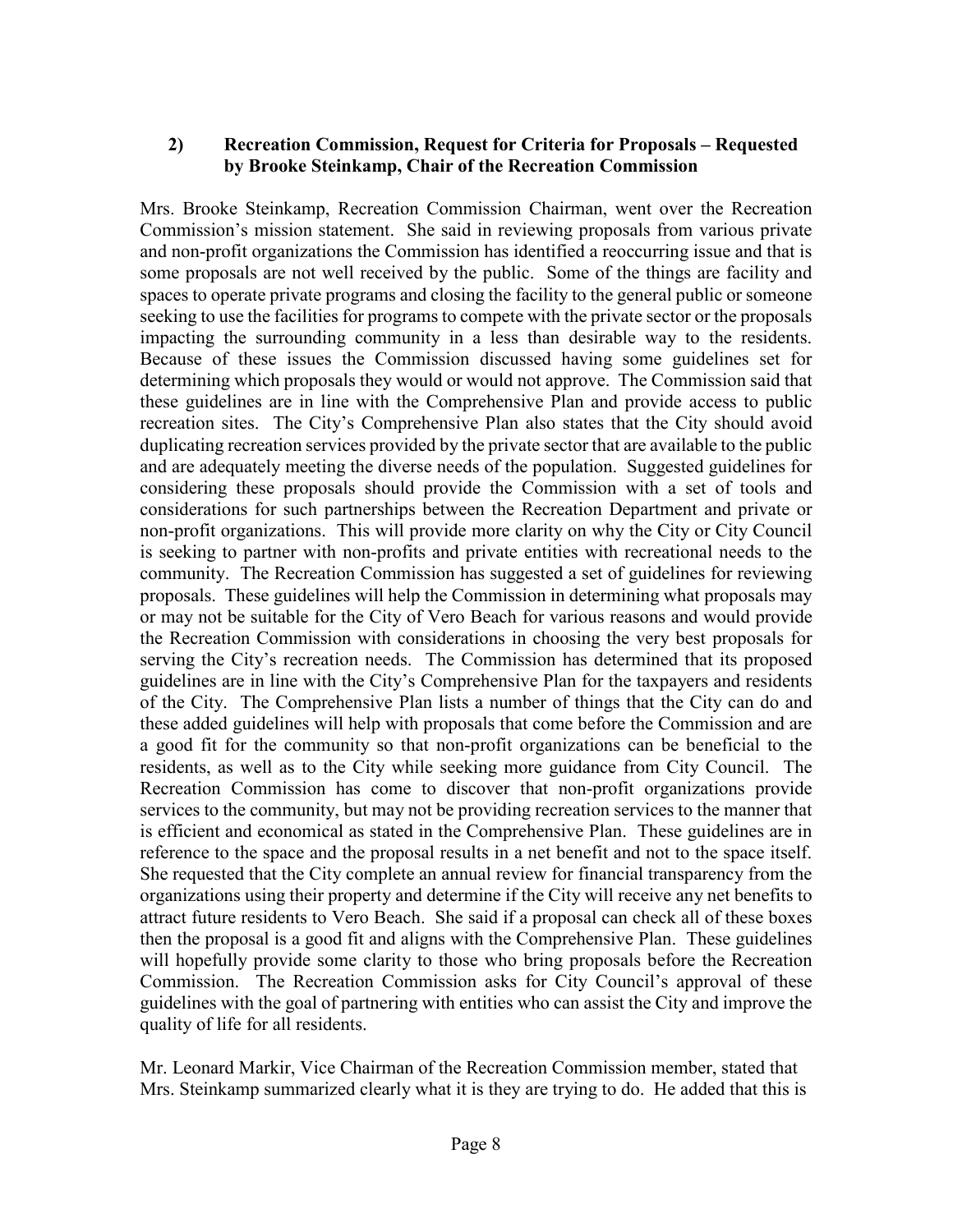that comes before the Commission. The purpose of it is to provide more information and an attempt to provide some consistencies in terms of analysis and evaluation for anything analysis for the benefit of the City Council.

 it comes to making a recommendation to Council. But the details of the contract will be Mayor Brackett explained that the Recreation Commission is an advisory board to the City Council. How a Commission wants to evaluate things is up to them. He said there is a very fine line between ideas and proposals. He loved the fact that the Recreation Commission was exploring ideas. However, proposals will be approved by the City Council. He knows that they will need to have some information about the proposal when reviewed by staff and the Council.

Ms. Jenny Flanigan, Assistant City Attorney, prepared a memo to Council on this. She said the Recreation Commission has put forth some good ideas. She said one (1) solution might be to look at the description of the Recreation Commission and it might be an area where the City Council might consider giving some more direction. The reason this item is before Council is because it was discussed by the Recreation Commission as something that would require applicants to come before the Recreation Commission, which would require a policy change by the City Council.

Mr. Turner added that as their City Attorney he takes the position that the advisory boards do not set policy. He said policy is set by the City Council. The advisory boards are not to supervise staff members, but can ask staff for assistance in making any recommendations to City Council. He advises their boards that City Council is governed by rules of decorum and they expect the advisory boards to do the same.

 advisory boards in the City they will develop their own advisory boards for various reasons. crosses some serious boundaries when they look at regulating what they are going to be doing. She said they don't want to discourage discussion among everyone because a good understanding on how all this works. She asked if they could put some sort of informative Mrs. Minuse commented that she values the work of their advisory boards. She learns a lot at their meetings. She said when they appoint members to serve on these boards they do so because of their background and commitment to the City. They understand that everyone on the various boards may not feel the same way about an issue, which provokes more and more discussion and ultimately comes to a recommendation to the City Council. There are statutory requirements to have certain Boards in the City. When it comes to The Recreation Commission was created years ago and they have a very good Recreation Department. The Recreation Commission represents the people and interest here and it outcome will come out of that discussion. It is very difficult when an advisory board comes to them making this request. She thought the Commission might need a little bit more session together for the Commission.

Mr. Turner stated that if Council thinks that having some written guidelines that his office could come up with he would be happy to do that.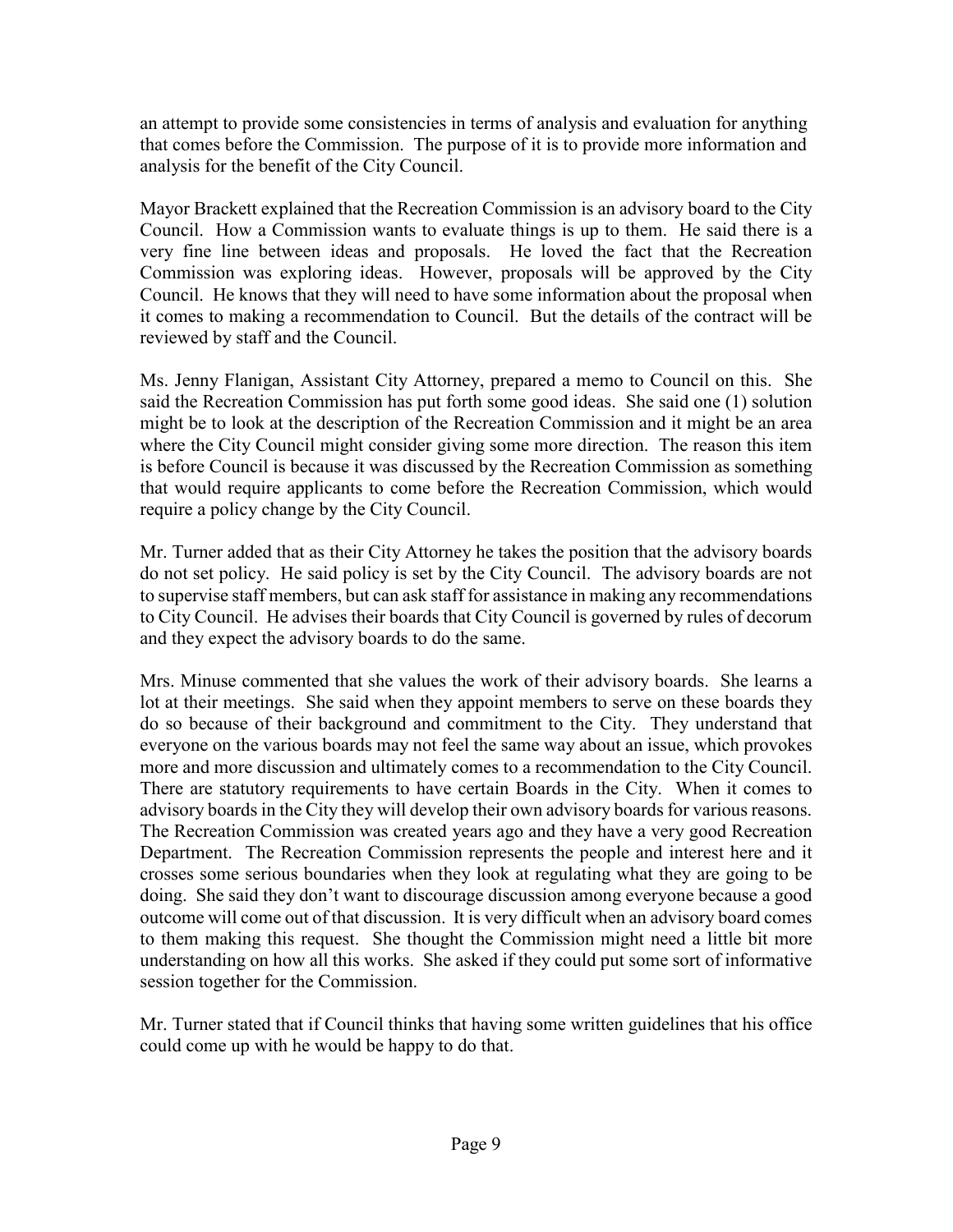not fall within their jurisdiction. He encouraged the Commission to find ideas. But, there received one. They need to make it clear that there is a fine line between the two (2) items. Mayor Brackett said if they need to clear up or clarify the guidelines that is fine. He said how the Recreation Commission comes up with their ideas is up to them. He is not talking about them making decisions over staff because they are an advisory board and that does is a fine line between proposals and ideas. He said with USTA it got a little confusing as to what was given to Council, which really was not a proposal and they still have not

Mr. Turner said he would prepare a document and bring it back to City Council.

 Vice Mayor Neville commented if there are five (5) criteria and five (5) have to be met then that has an effect, but if they have four (4) criteria met and one (1) doesn't meet the criteria does that mean that the idea doesn't come forward. He does not want to stifle the opportunity of something coming forward that could get adjusted.

 and some things are positive and some things are negative. It has always been his Mr. Markir stated that he believes that the Council has come to some conclusions that are not there. He said this is not regulatory or statutory and not mandatory in terms of checking off all the boxes, what it is, is a pure analysis of the results. They are analyzing the situation impression that the City Council wants to know where it is positive and where it is negative. In essence giving them some reasons why some areas of the analysis are positive and negative and then let the Council make their own decision.

 Mayor Brackett commented that staff does a lot of that deep analysis because they are more familiar with different issues then their advisory boards are. He has no problem with the Recreation Commission evaluating something the way they need to in order to move forward with the idea, but staff would do the major analysis. He doesn't want their Recreation Commission to have to meet many hours because of implementing something like this. If that happens they will begin to lose members, lose ideas and lose the public.

 Mr. Markir said they are learning to become more efficient in what they are doing so that their meetings don't overlap the Council's meetings.

 the community when they are looking at public spaces. This was just for the Commission Mrs. Steinkamp added what they put together is more like a guide and not something that was ever meant to be set in stone. She said when they hear these proposals and then get feedback from the community they thought that these sort of guidelines would help everyone. She said in her personal opinion not all non-profit organizations are created equally. She said there should be a fair exchange between the non-profit organization and to be more focused and understand how each proposal is impacting the community.

Mrs. Minuse commented that in her experience staff will come and say to them what the certain Board is recommending and make a point of telling Council what things were brought up during their discussion. She values the work that they do and the information that they bring to Council from the community.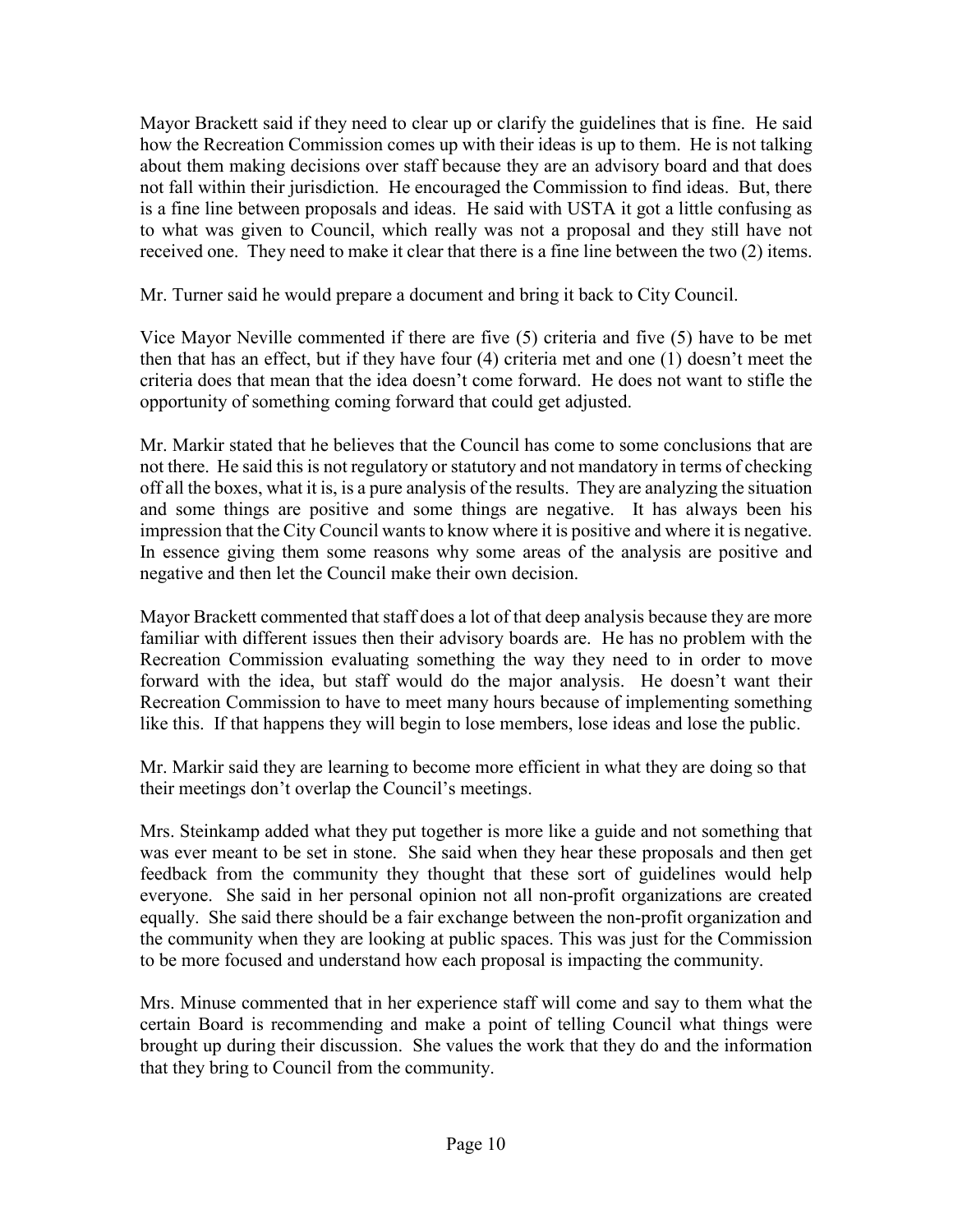Mrs. Steinkamp added that this discussion came up long before they heard from USTA and has nothing to do with them. She said the Recreation Commission understands they don't have the final say on anything and understands their role. However, with the lack of information it makes it difficult to make good decisions.

Mr. Steve Newman expressed that he thought there should have been a bid process that took place referring to USTA.

Mrs. Minuse made it clear that their advisory boards do not review contracts.

Mayor Brackett told Mr. Newman that they were not discussing USTA at this time.

#### **B) OLD BUSINESS**

# PUBLIC NOTICE ITEMS FOR FUTURE PUBLIC HEARING **7. PUBLIC NOTICE ITEMS FOR FUTURE PUBLIC HEARING Public Hearing will be heard on May 3, 2022 at 9:00 a.m.**

 **owned Submerged Land; Providing for Codification; Providing for the A) An Ordinance of the City of Vero Beach, Florida, Amending Chapter 46, "Marine Activities, Structures and Facilities" of the Code of the City of Vero Beach; Revising Requirements for Installation of Structures on City-Correction of Scrivener's Errors; Providing for Conflict and Severability; and Providing for an Effective Date. – Requested by the City Council** 

The City Clerk read the Ordinance by title only and reported that the public hearing would be held on May 3, 2022 at 9:00 a.m.

#### **Public Hearing will be heard on May 3, 2022 at 9:00 a.m.**

 **B) An Ordinance of the City of Vero Beach, Florida, Amending Article III, "Commissions and Boards," of Chapter 2, Administration, of the Code of the City of Vero Beach; Revising Membership of the Airport Commission; Providing for Codification; Providing for the Correction of Scrivener's Errors; Providing for Conflict and Severability; and Providing for an Effective Date. – Requested by the City Council** 

The City Clerk read the Ordinance by title only and reported that the public hearing would be held on May 3, 2022 at 9:00 a.m.

#### **Public Hearing will be heard on May 3, 2022 at 9:00 a.m.**

**C) An Ordinance of the City of Vero Beach, Florida, Amending the Land Development Regulations by Amending Chapter 65, Article III, Amendments to Comprehensive Plan and Land Development Regulation Amendments for Consistency with State Regulations; Providing for Codification; Providing for Scrivener's Error; Providing for Conflict and Severability; and Providing for an Effective Date. – Requested by Panning and Development Director**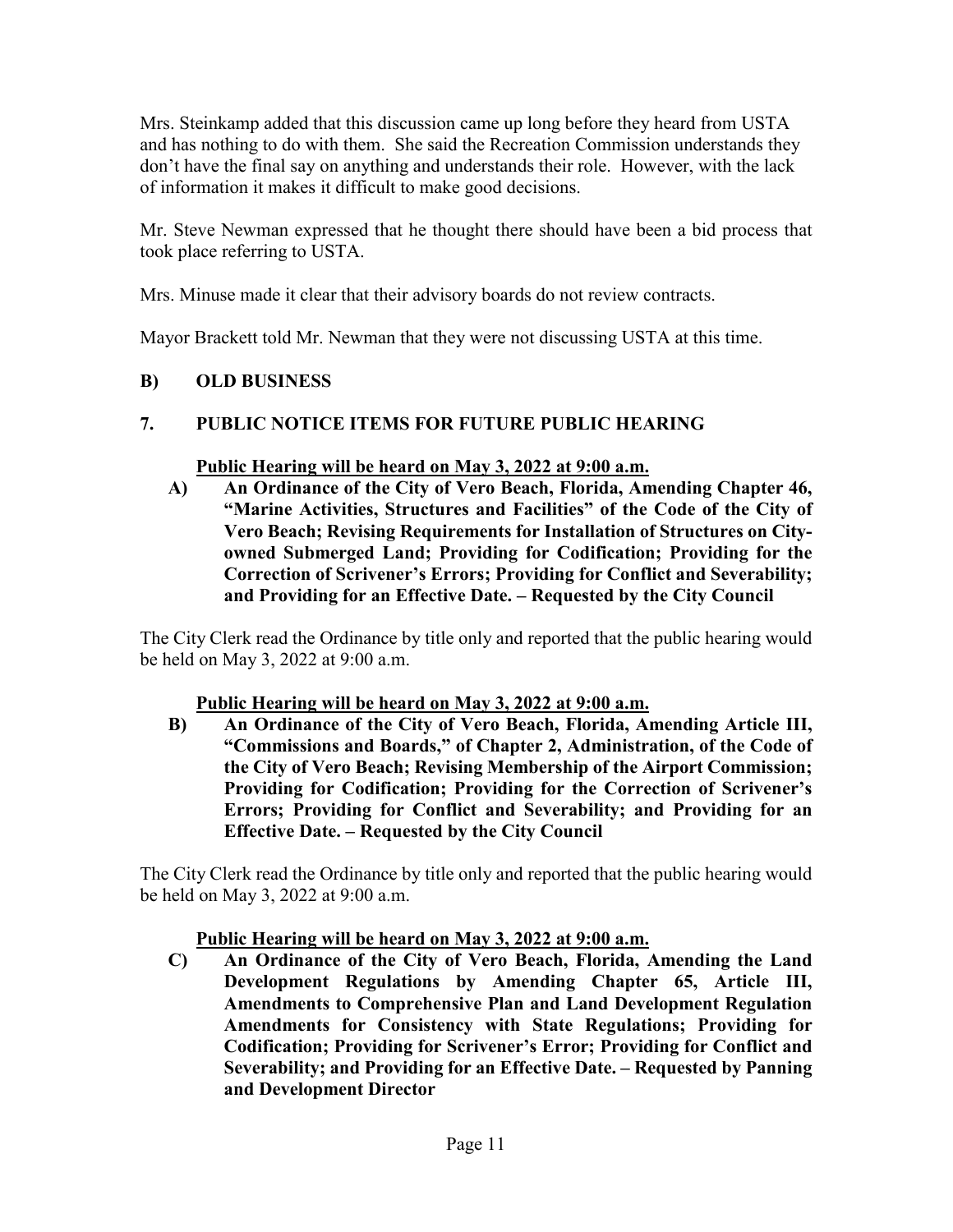The City Clerk read the Ordinance by title only and reported that the public hearing would be held on May 3, 2022 at 9:00 a.m.

#### **Public Hearing will be heard on May 17, 2022 at 9:00 a.m.**

 **Boulevard and 37th Street, containing 42.36 acres more or less, Pursuant to D) An Ordinance of the City of Vero Beach, Florida; Requested by Indian River Land Trust, Inc. and Marc Rose and Dorothy Strunk, Co-Trustees of the Gator Group Land Trust Agreement to Voluntarily Annex Properties located at the Northeast and Southwest Corners of Indian River the Voluntary Annexation Provisions of Section 171.044 Florida Statutes; Providing for an Effective Date. – Requested by the Planning and Development Director** 

The City Clerk read the Ordinance by title only and reported that the public hearing would be held on May 17, 2022 at 9:00 a.m.

#### **Public Hearing will be heard on May 17, 2022 at 9:00 a.m.**

 **Comprehensive Plan Future Land Use Map by changing the Future Land E) An Ordinance of the City of Vero Beach, Florida amending the Use Designation of Voluntarily Annexed Properties from Indian River County Designation M-1, Medium-Density Residential-1 and C/I, Industrial to City of Vero Beach Designation CV, Conservation and C, Commercial for the properties located at the Northeast and Southwest Corners of Indian River Boulevard and 37th Street, containing 42.36 acres more or less; Providing for an Effective Date. – Requested by the Planning and Development Director** 

The City Clerk read the Ordinance by title only and reported that the public hearing would be held on May 17, 2022 at 9:00 a.m.

#### **Public Hearing will be heard on May 17, 2022 at 9:00 a.m.**

**F) An Ordinance of the City of Vero Beach, Florida amending the Official Zoning Map by Changing the Zoning District Designation of Voluntarily Annexed Properties from Indian River County Designation PDTND, Planned Development Traditional Neighborhood Design and MED, Medical to City of Vero Beach P-1, Park and C-1A, Tourist Commercial Services Districts for the properties located at the Northeast and Southwest corners of Indian River Boulevard and 37th Street, containing 42.36 acres more or less: Providing for an Effective Date. – Requested by the Planning and Development Director** 

The City Clerk read the Ordinance by title only and reported that the public hearing would be held on May 17, 2022 at 9:00 a.m.

#### **Public Hearing will be heard on May 17, 2022**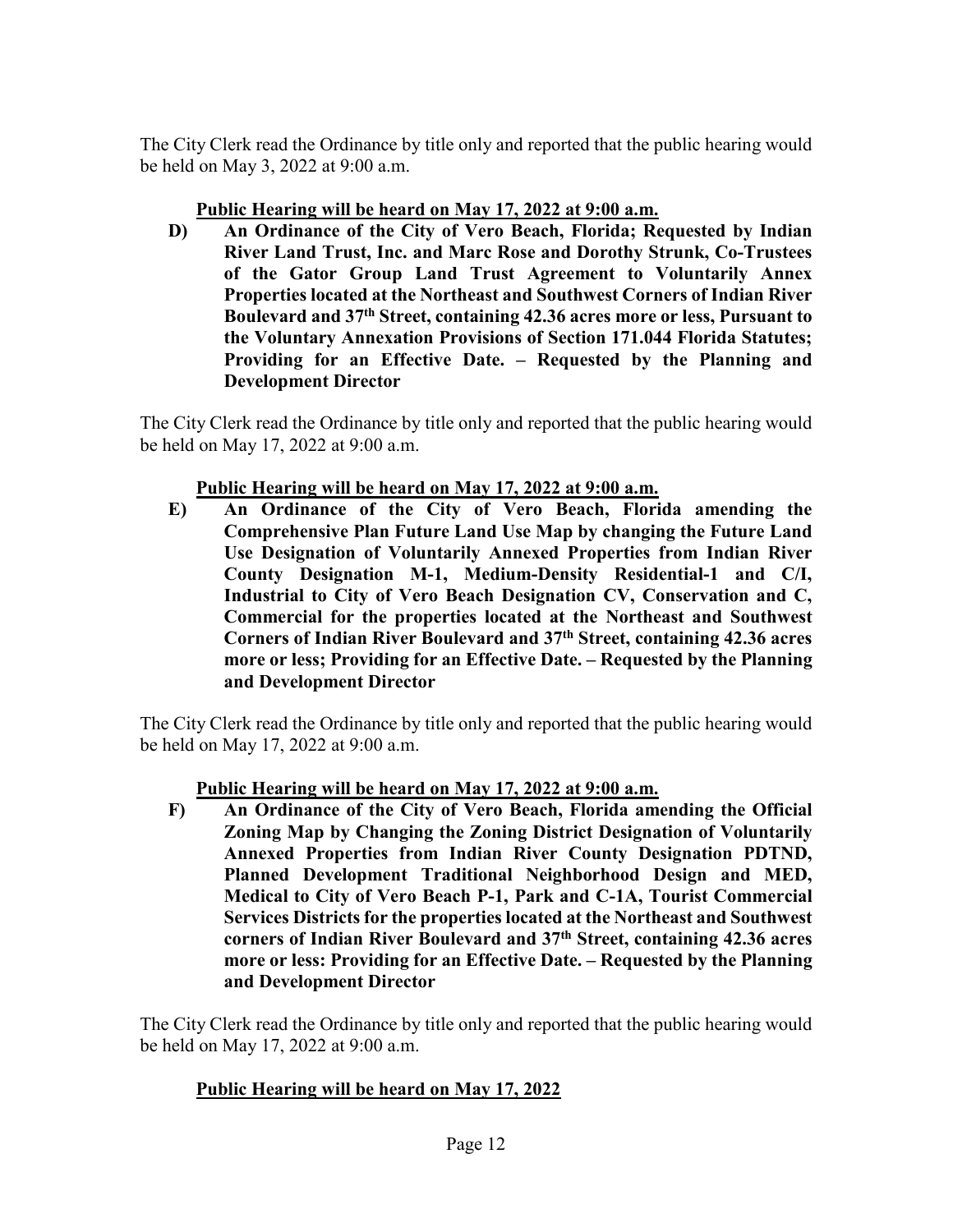**G) An Ordinance of the City of Vero Beach, Florida, amending the Official Zoning Map by changing the Zoning District Designation from R-1AAA,Single-Family Residential to P-1, Park District, for the property located at the Northwest Corner of 37th Street and the Indian River Lagoon, containing 41.59 acres more or less; Providing for an Effective Date – Requested by the Planning and Development Director** 

The City Clerk read the Ordinance by title only and reported that the public hearing would be held on May 17, 2022 at 9:00 a.m.

#### **8. CITY CLERK MATTERS**

 $\mathbf{Q}$  (Staff/Consultant special reports and information items) **9. CITY MANAGER MATTERS** (include amount of expense)

#### **A) Tourist Development Council Outside Agency Funding Policy**

Mr. Falls reported that on March 15, 2022, the Board of County Commissioners amended their Tourist Development Council (TDC) to not accept or fund grant applications from other governmental agencies or municipalities. The City has been working on a grant application to go before the TDC to help fund the lifeguard tower at Humiston Beach. He said that they are 90% done with the application and asked Council if they wanted him to proceed in completing the application or not.

Mrs. Minuse asked why they changed the rules.

 Mr. Falls did not know. He recalled when the City tried to get money for the Centennial event they were turned down and told that it would set a precedent to allow municipalities to request funding.

Mr. Cotugno said that they could ask the Lifeguard Association to apply for the funding since they are a 501c3 foundation.

funding for their beaches. Mayor Brackett commented that he represents the Council on the TDC and has been a member since August and this matter has never come up and TDC was aware that the City was bringing this item forward. He did say that the City has received tax dollars from this

Mr. Falls said that this puts the City in a problematic situation if they are to submit the application.

 they will work on what to do from there. Mr. Turner suggested finalizing the application and submitting it. If they are rejected then

Mrs. Minuse commented that they do so much and get nothing back.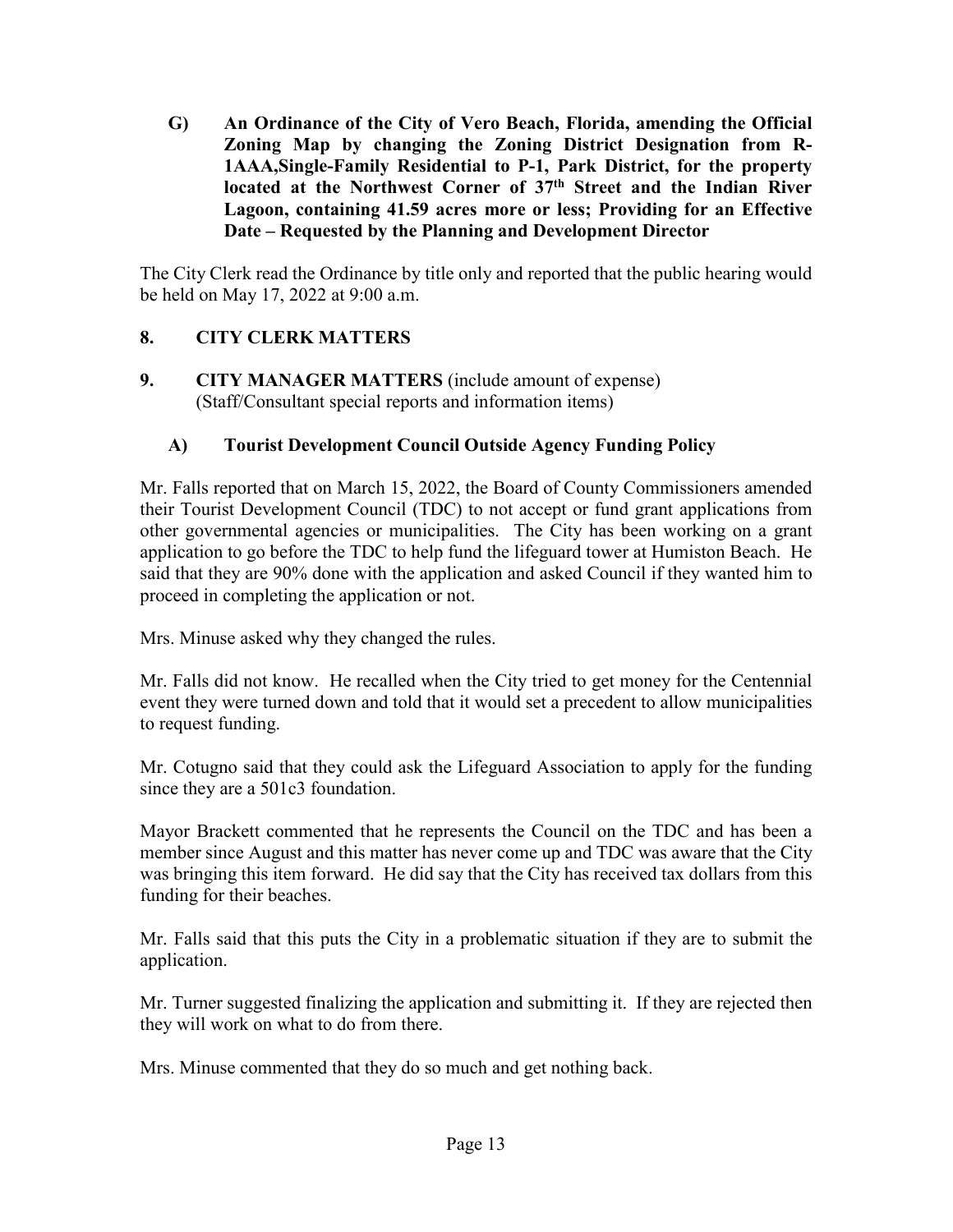Mayor Brackett reminded her that a lot of TDC funding is used for the beaches.

Mr. Turner said that they would need to look at the pros and cons of what they can do.

 submit the application, but realized they were getting short on time. Mr. McCabe said that they could have the Lifeguard Association or another organization

Mayor Brackett heard that the Lifeguard Association is looking at being reactivated.

Mr. Falls said he would reach out to a couple of people to see if they can submit the application through another organization.

### **10. CITY ATTORNEY MATTERS**

#### **A) Update on Civil Contraband Forfeiture Case No. 2021-CA-000603/VBPD v. Rison Louis**

 Mr. Turner gave an update on civil forfeiture contraband for the case of the Vero Beach final judgment of forfeiture, which was granted by Judge Croom. They seized U.S. Police Department versus Rison Louis. He said that the City has filed a motion for default currency in the amount of [\\$9,270.00](https://9,270.00), which has been forfeited to the Vero Beach Police Department and this matter is now closed.

#### **11. COUNCILMEMBER MATTERS**

#### **A. Mayor Brackett's Matters**

 Mayor Brackett reported that he attended the Veterans Gala which was wonderful. He He reminded everyone that the Air Show will be coming up and if you haven't got your tickets yet you need to get them. commended them for all the work that they do and encouraged everyone to get involved.

#### **B. Vice Mayor Neville's Matters**

## **C. Councilmember Minuse's Matters**

 the vision for future growth, which will include the municipalities. She said that a vote from the people residing in the City of Vero Beach. Mrs. Minuse reported that the Metropolitan Planning Organization (MPO) is working on was taken at the last MPO meeting to include the cities and it passed unanimously. She said that funding has been allocated for this and hopefully there will be good participation

#### **D. Councilmember McCabe's Matters**

Mr. McCabe reported on how much fun the Easter Egg hunt was and reminded everyone about the Air Show.